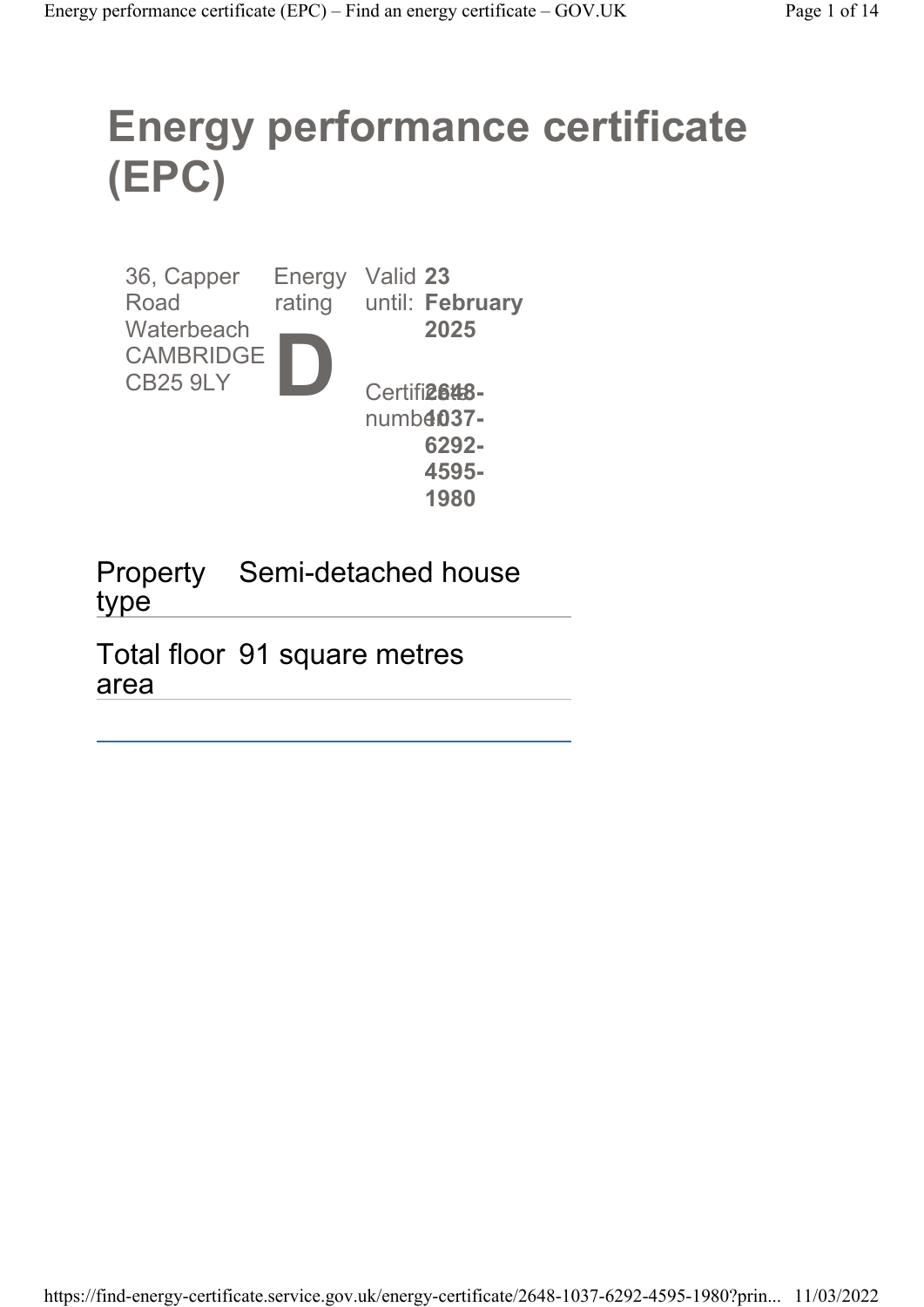## Rules on letting this property

Properties can be rented if they have an energy rating from A to E.

If the property is rated F or G, it cannot be let, unless an exemption has been registered. You can read guidance for landlords on the regulations and exemptions (https://www.gov.uk/guidance/domesticprivate-rented-property-minimum-energyefficiency-standard-landlord-guidance).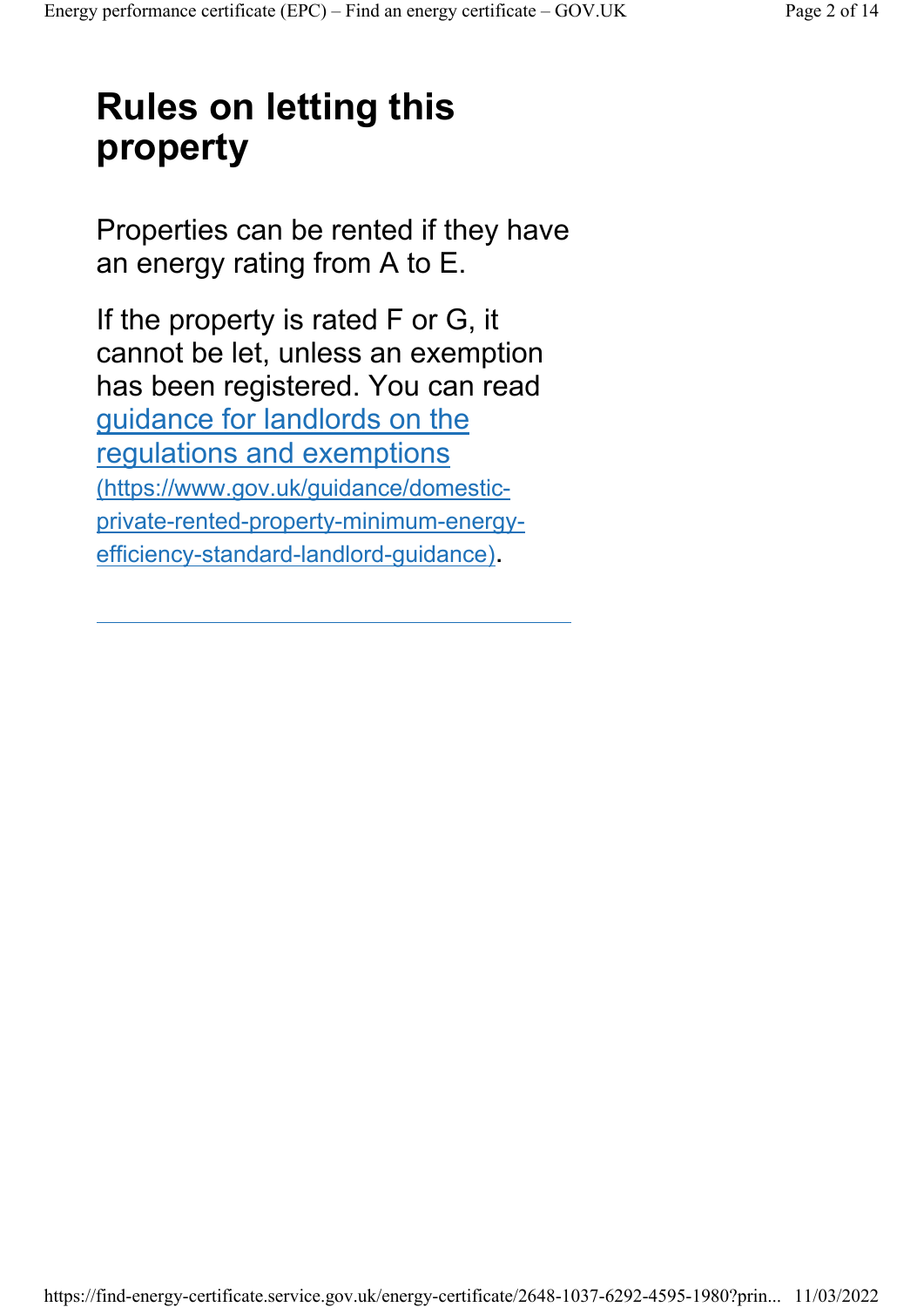### Energy efficiency rating for this property

This property's current energy rating is D. It has the potential to be B.

See how to improve this property's energy performance.



The graph shows this property's current and

potential energy efficiency.

**Properties** are given a rating from A (most efficient) to G (least efficient).

**Properties** are also given a score. The higher the number the lower your fuel bills are likely to be.

For properties in England and Wales:

the average energy rating is D the average energy score is 60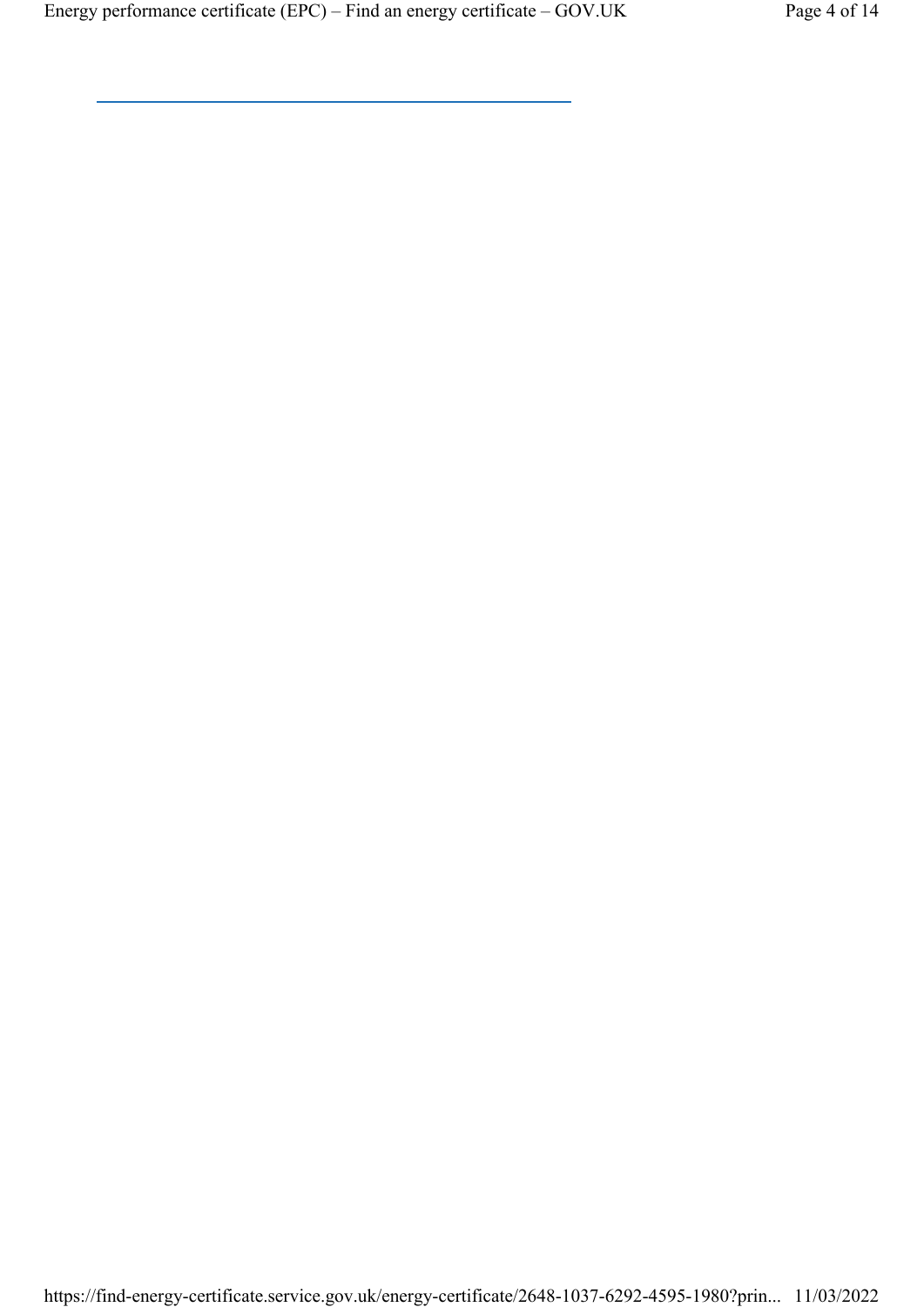### Breakdown of property's energy performance

This section shows the energy performance for features of this property. The assessment does not consider the condition of a feature and how well it is working.

Each feature is assessed as one of the following:

- very good (most efficient)
- good
- average
- poor
- very poor (least efficient)

When the description says "assumed", it means that the feature could not be inspected and an assumption has been made based on the property's age and type.

| <b>Feature</b>          | <b>Description</b>                | Rating       |
|-------------------------|-----------------------------------|--------------|
| Wall                    | Cavity wall, filled cavity        | Good         |
| Roof                    | Pitched, no insulation            | Very<br>poor |
| Roof                    | Pitched, no insulation (assumed)  | Very<br>poor |
| Window                  | Fully double glazed               | Average      |
| Main heating            | Boiler and radiators, mains gas   | Good         |
| Main heating<br>control | Programmer and room<br>thermostat | Average      |
| Hot water               | From main system                  | Good         |
| Lighting                | No low energy lighting            | Very<br>poor |
| Floor                   | Solid, no insulation (assumed)    | N/A          |
| Secondary heating       | Room heaters, wood logs           | N/A          |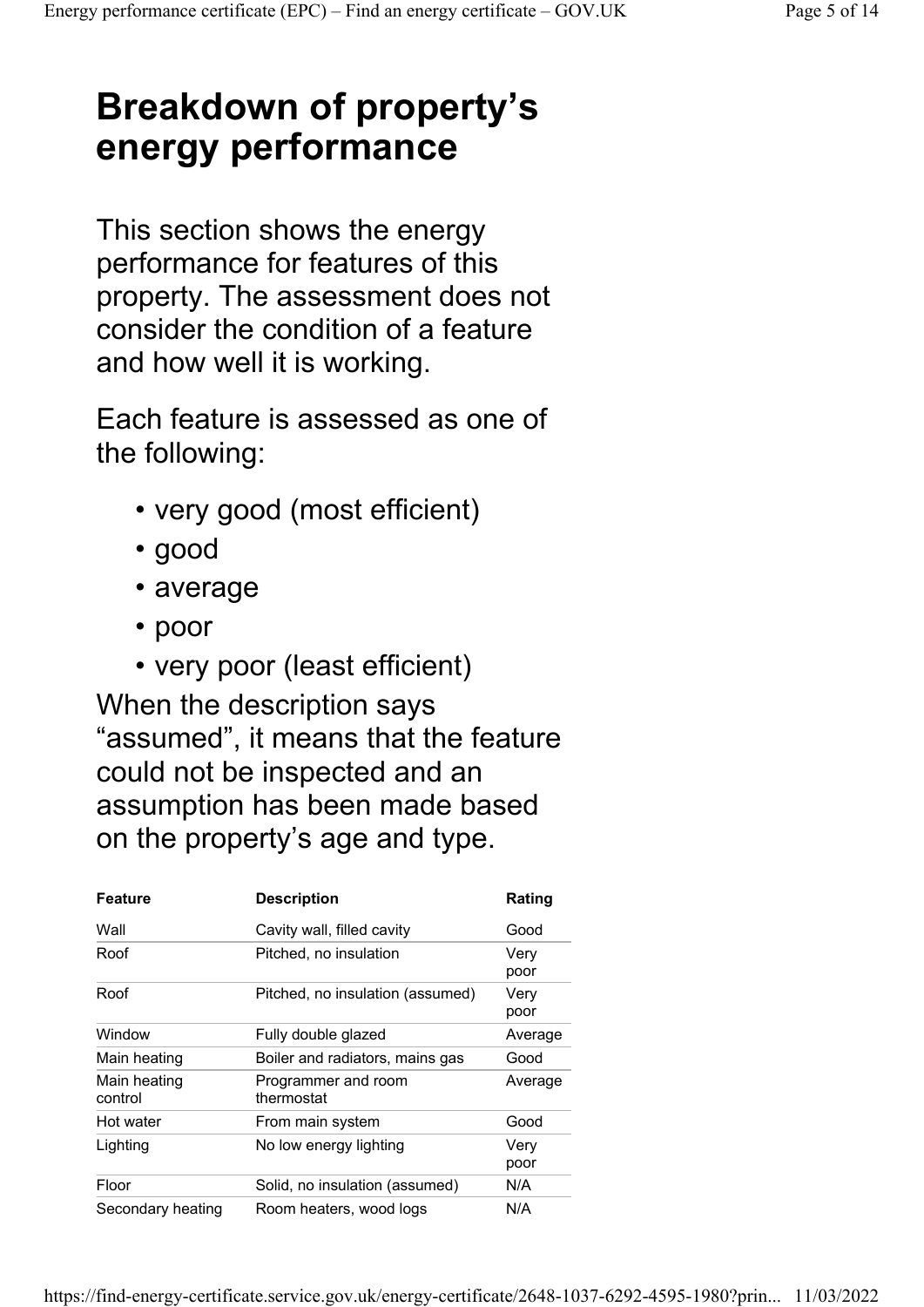Feature Description Description Rating

#### Low and zero carbon energy sources

Low and zero carbon energy sources release very little or no CO2. Installing these sources may help reduce energy bills as well as cutting carbon emissions. The following low or zero carbon energy sources are installed in this property:

• Biomass secondary heating

#### Primary energy use

The primary energy use for this property per year is 277 kilowatt hours per square metre (kWh/m2).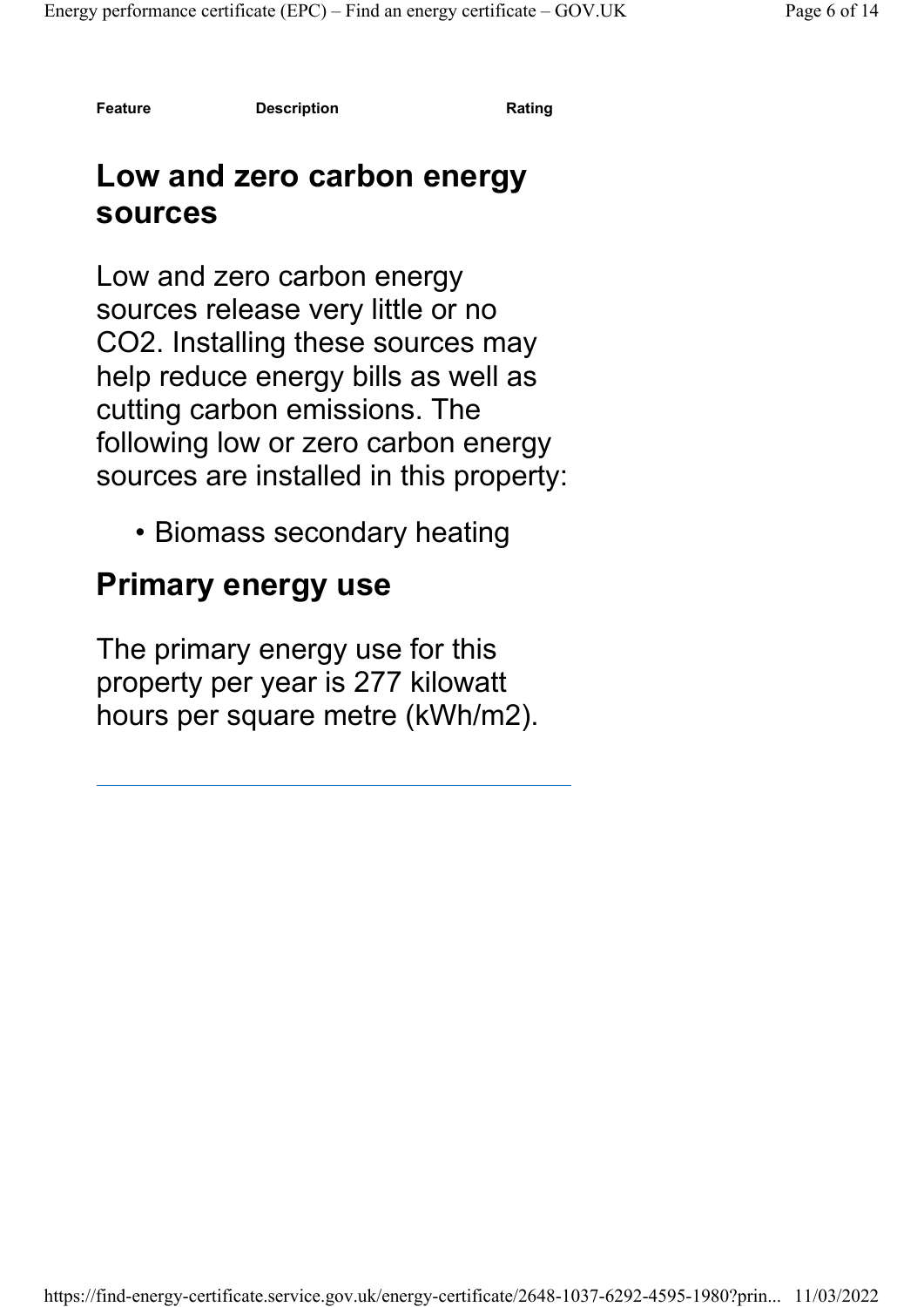| <b>Environmenta</b><br>impact of                                                                                             | household<br>produces<br>С                                                                                                                   |
|------------------------------------------------------------------------------------------------------------------------------|----------------------------------------------------------------------------------------------------------------------------------------------|
| this<br>property                                                                                                             | This<br>4<br>property tonne<br>produces<br>CC                                                                                                |
| This<br>property's<br>current<br>environmental<br>impact rating<br>is D. It has                                              | This<br>property's tonı<br>potential<br>production<br>$\mathsf{C}$                                                                           |
| the potential<br>to be B.                                                                                                    | By making<br>the                                                                                                                             |
| <b>Properties</b><br>are rated in a<br>scale from A<br>to G based<br>on how much<br>carbon<br>dioxide (CO2)<br>they produce. | recommendec<br><u>changes</u> , you<br>could reduce<br>this<br>property's<br>CO <sub>2</sub><br>emissions by<br>2.5 tonnes<br>per year. This |
| <b>Properties</b><br>with an A<br>rating                                                                                     | will help to<br>protect the<br>environment.                                                                                                  |
| produce less<br>CO2 than G<br>rated<br>properties.                                                                           | Environmenta<br>impact<br>ratings are<br>based on                                                                                            |
| An<br>6<br>tonnes<br>average                                                                                                 | assumptions<br>about                                                                                                                         |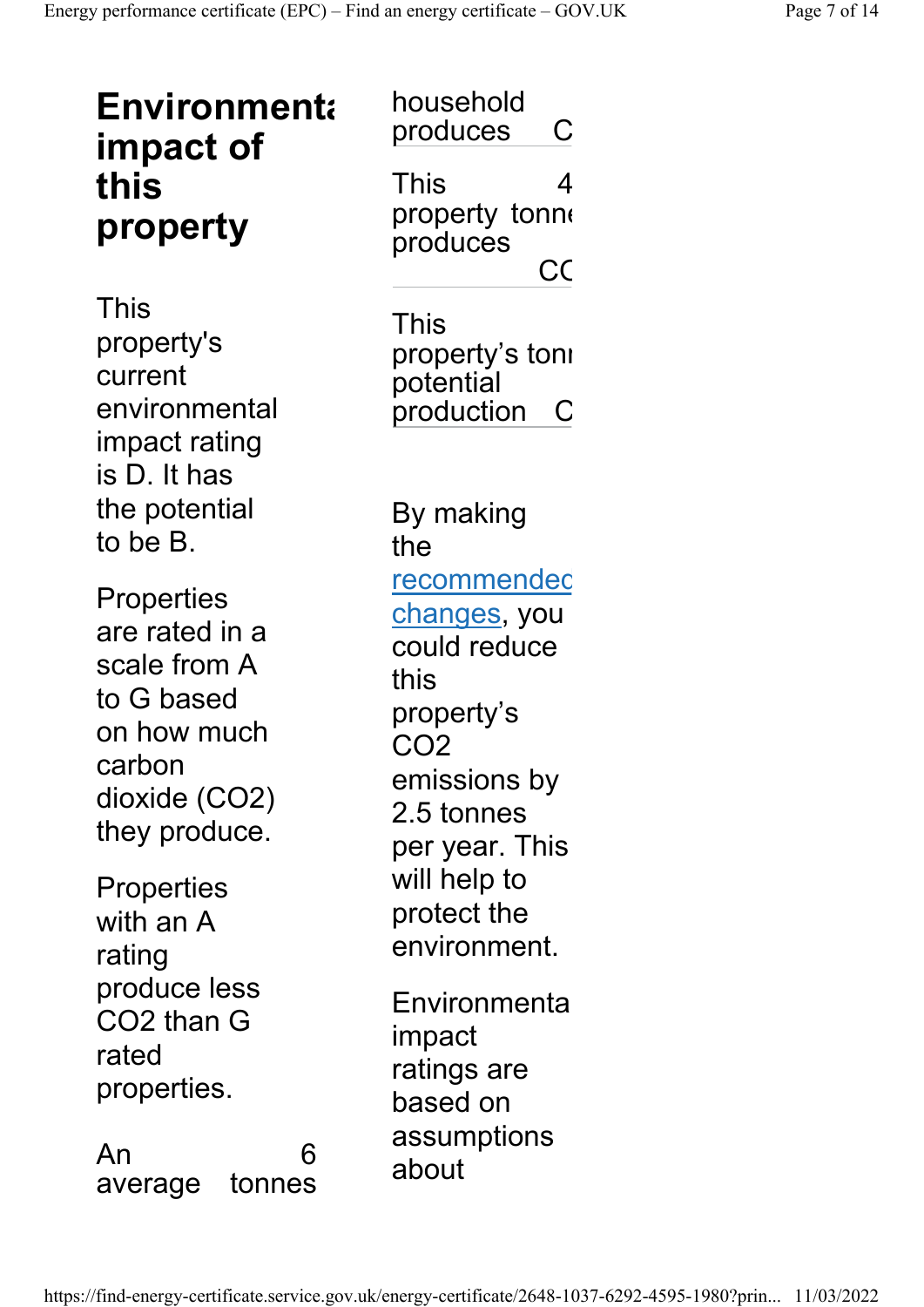average occupancy and energy use. They may not reflect how

energy is consumed by the people living at the property.

#### How to improve this property's energy performance

Making any of the recommended changes will improve this property's energy efficiency.

If you make all of the recommended changes, this will improve the property's energy rating and score from D (59) to B (82).

| <b>Recommendation</b>                    | <b>Typical</b><br>installation cost | <b>Typical yearly</b><br>saving |
|------------------------------------------|-------------------------------------|---------------------------------|
| 1. Increase loft insulation<br>to 270 mm | £100 - £350                         | £182                            |
| 2. Floor insulation (solid<br>floor)     | £4,000 - £6,000                     | £48                             |
| 3. Low energy lighting                   | £50                                 | £48                             |
| 4. Heating controls (TRVs)               | £350 - £450                         | £30                             |
| 5. Solar water heating                   | £4,000 - £6,000                     | £37                             |
| 6. Solar photovoltaic<br>panels          | £5,000 - £8,000                     | £273                            |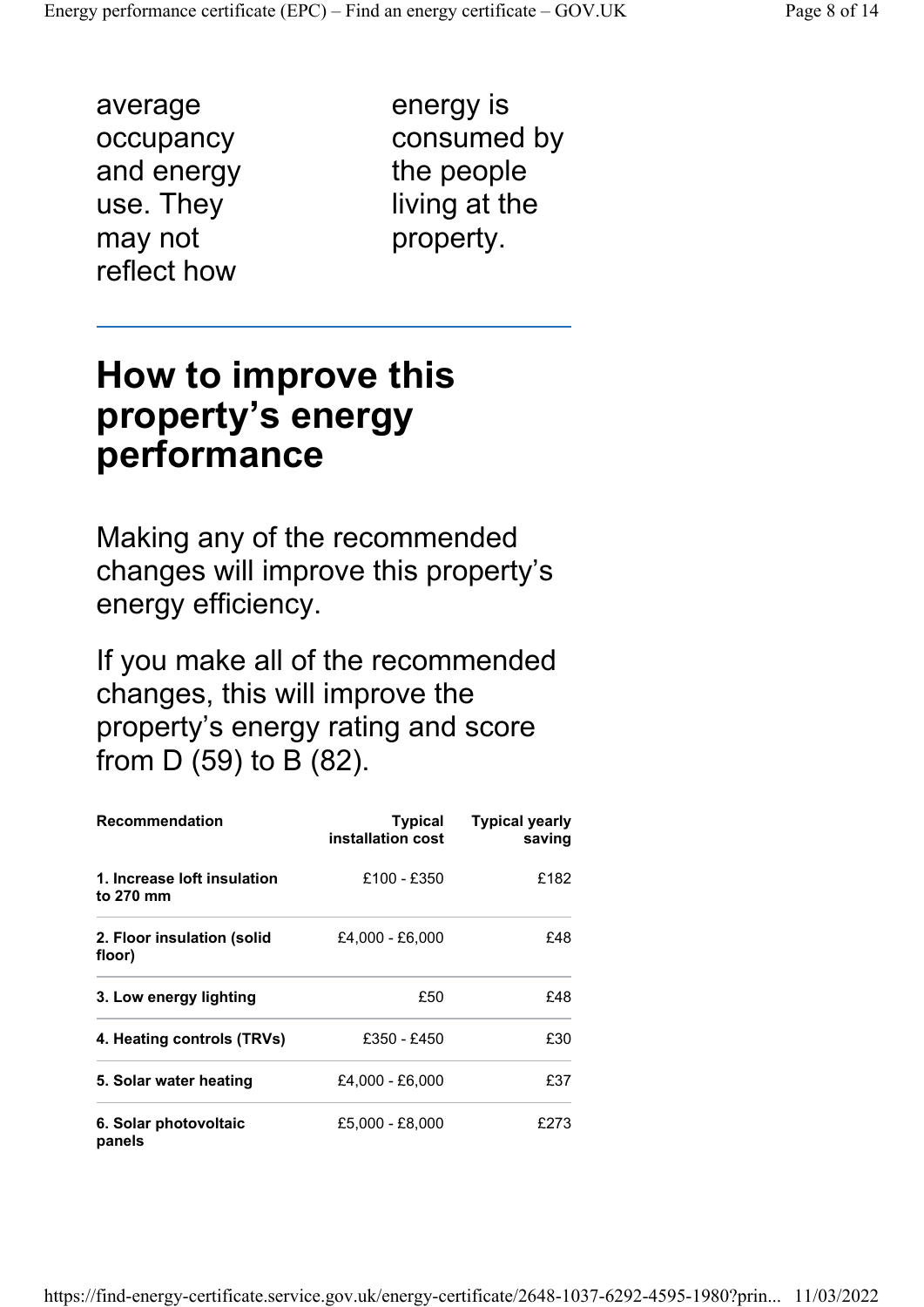#### Paying for energy improvements

Find energy grants and ways to save energy in your home. (https://www.gov.uk/improve-energyefficiency)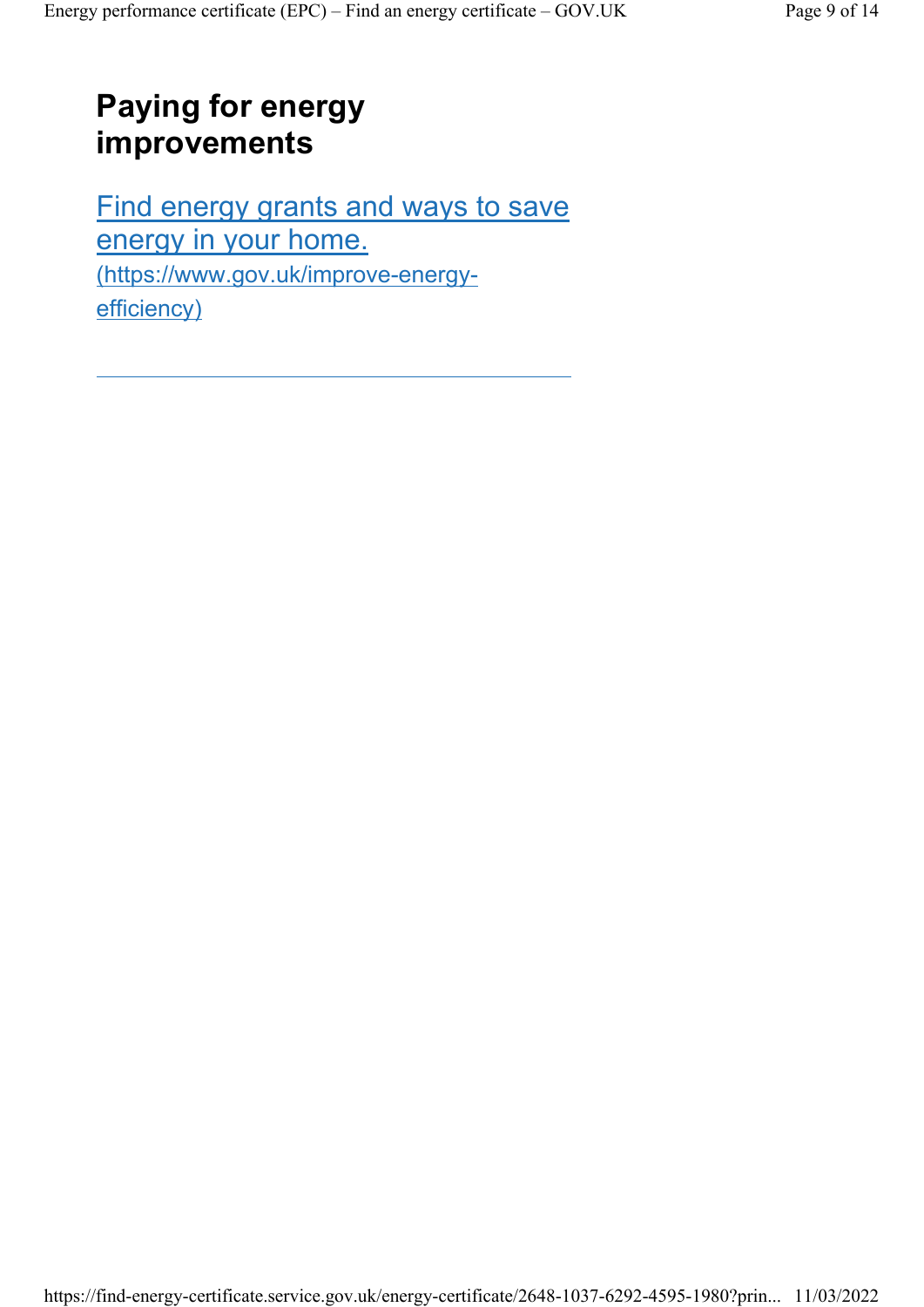Estimated energy use and potential savings

Estimated£1042 yearly energy cost for this property

Potential£345 saving

The estimated cost shows how much the average household would spend in this property for heating, lighting and hot water. It is not based on how energy is used by the

people living at the property.

The estimated saving is based on making all of the recommendati in how to improve this property's energy performance.

For advice on how to reduce your energy bills visit Simple **Energy** Advice (https://www.simp

#### **Heating** use in this property

Heating a property usually makes up the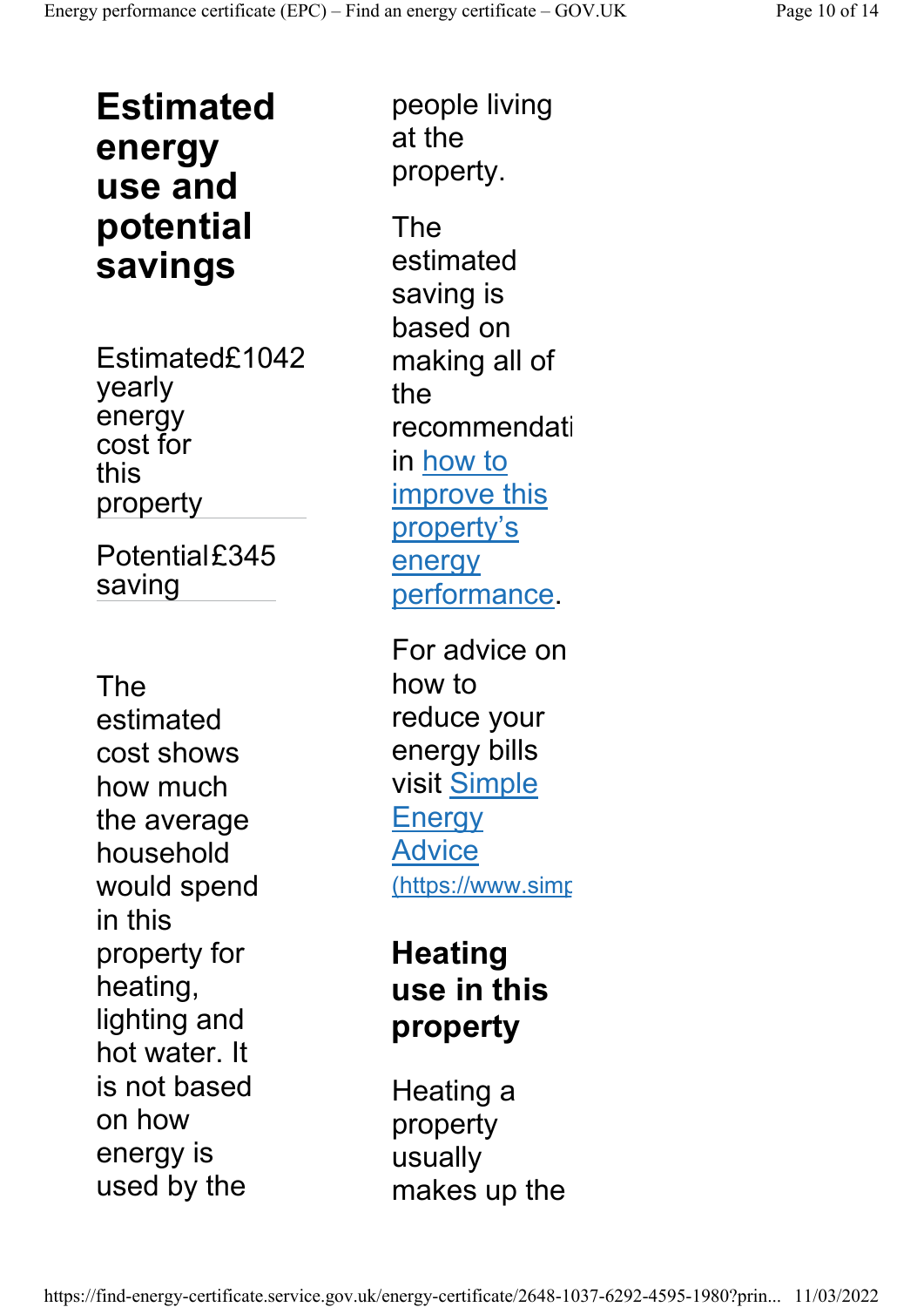majority of energy costs.

#### Estimated energy used to heat this property

Space 13481 heating kWh per year Water heating 2195 kWh per year

Potential energy savings by installing insulation

Type of insulation Amount of energy saved Loft insulation 4671 kWh per year

You might be able to receive

Renewable **Heat Incentive** payments (https://www.gov. renewable-heatincentive). This will help to reduce carbon emissions by replacing your existing heating system with one that generates renewable heat. The estimated energy required for space and water heating will form the basis of the payments.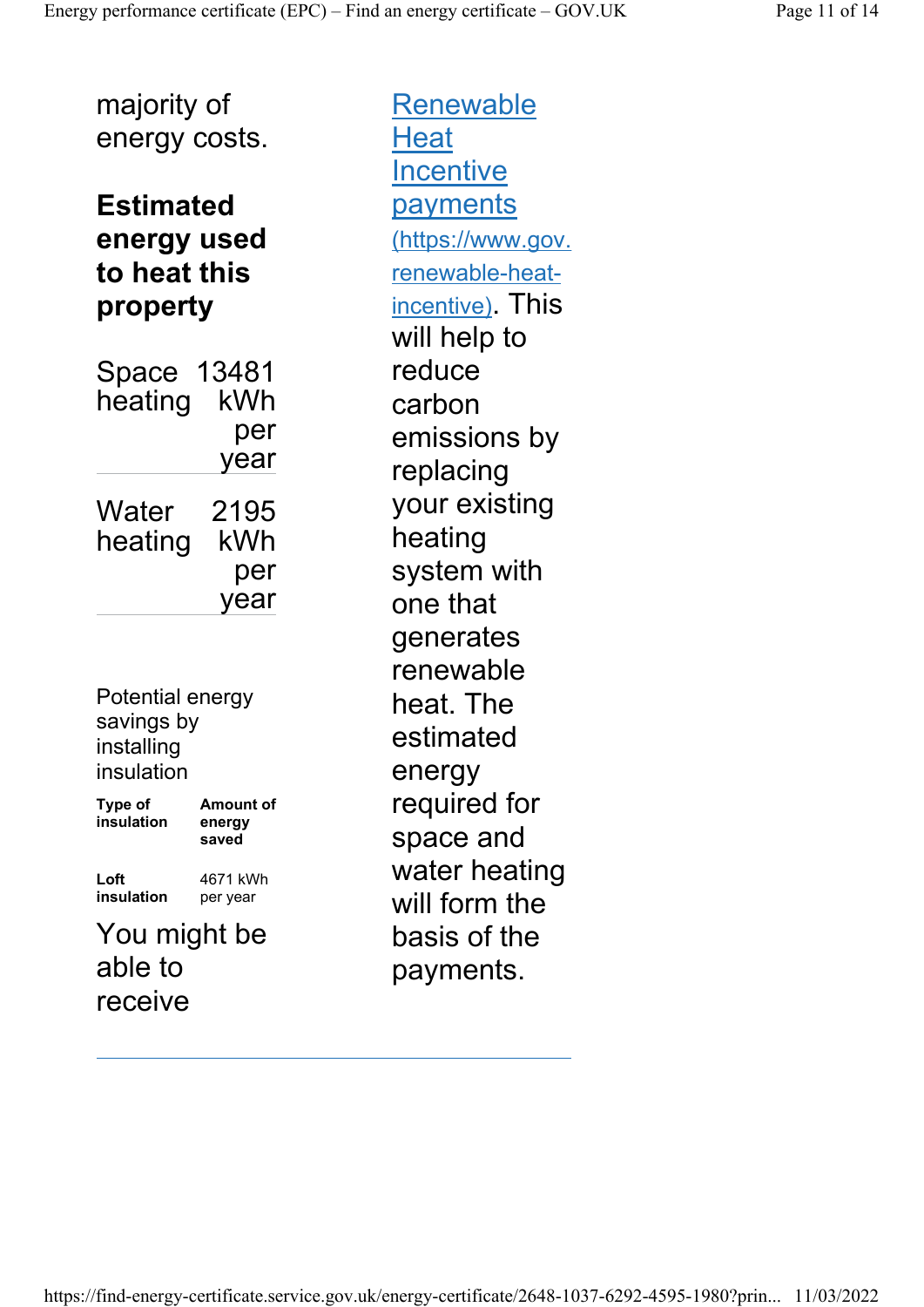### Contacting the assessor and accreditation scheme

This EPC was created by a qualified energy assessor.

If you are unhappy about your property's energy assessment or certificate, you can complain to the assessor directly.

If you are still unhappy after contacting the assessor, you should contact the assessor's accreditation scheme.

Accreditation schemes are appointed by the government to ensure that assessors are qualified to carry out EPC assessments.

#### Assessor contact details

| Assessor's name Paul Burke |                   |
|----------------------------|-------------------|
| Telephone                  | 08001072750       |
| Email                      | greendealaccountr |

#### Accreditation scheme contact details

| Accreditation | Stroma                   |
|---------------|--------------------------|
| scheme        | <b>Certification Ltd</b> |
| Assessor ID   | STRO010871               |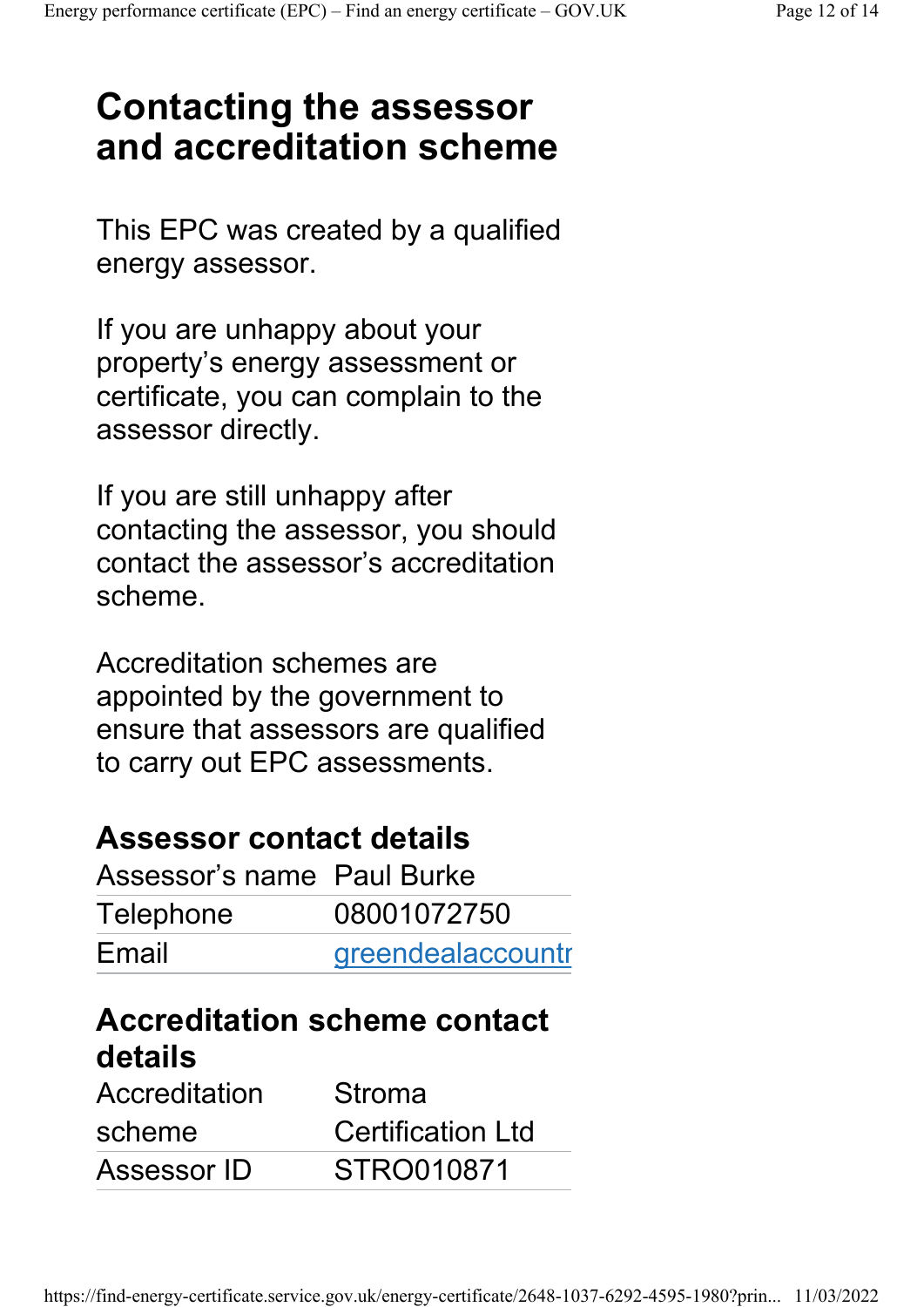| <b>Telephone</b><br>Email            |              | 0330 124 9660<br>certification@stron                                                                                                                                                                                                                                                                                                                                                                                                         |
|--------------------------------------|--------------|----------------------------------------------------------------------------------------------------------------------------------------------------------------------------------------------------------------------------------------------------------------------------------------------------------------------------------------------------------------------------------------------------------------------------------------------|
|                                      |              |                                                                                                                                                                                                                                                                                                                                                                                                                                              |
| <b>Assessment details</b>            |              |                                                                                                                                                                                                                                                                                                                                                                                                                                              |
| Assessor's                           |              | No related party                                                                                                                                                                                                                                                                                                                                                                                                                             |
| declaration                          |              |                                                                                                                                                                                                                                                                                                                                                                                                                                              |
| Date of                              |              | 24 February 2015                                                                                                                                                                                                                                                                                                                                                                                                                             |
| assessment                           |              |                                                                                                                                                                                                                                                                                                                                                                                                                                              |
| Date of certificate 24 February 2015 |              |                                                                                                                                                                                                                                                                                                                                                                                                                                              |
| Type of<br>assessment                | <b>RdSAP</b> | <b>RdSAP</b><br>(Reduced<br>data<br>Standard<br>Assessment<br>Procedure) is<br>a method<br>used to<br>assess and<br>compare the<br>energy and<br>environmental<br>performance<br>of properties<br>in the UK. It<br>uses a site<br>visit and<br>survey of the<br>property to<br>calculate<br>energy<br>performance.<br>This type of<br>assessment<br>can be<br>carried out on<br>properties<br>built before 1<br>April 2008 in<br>England and |